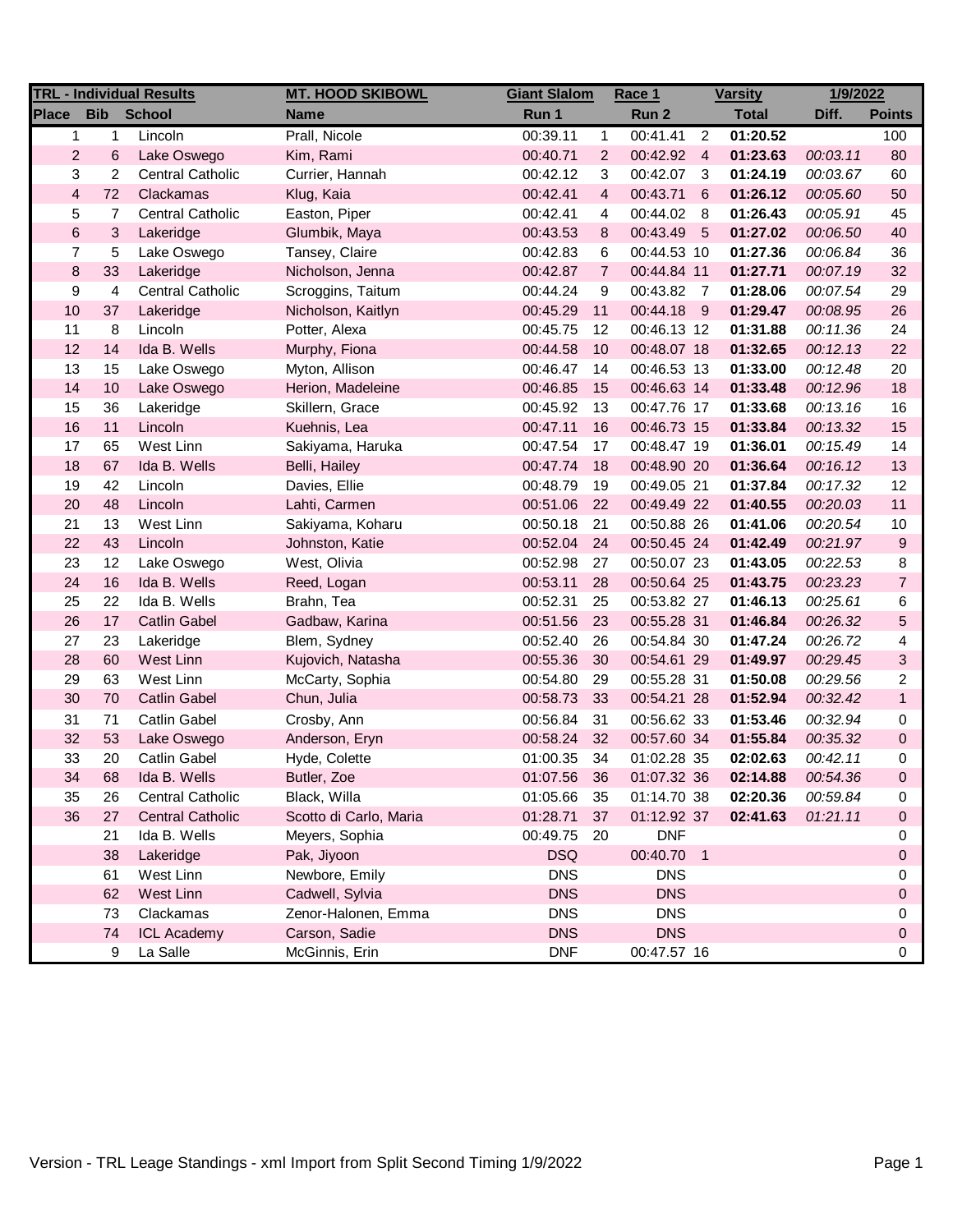| <b>TRL - Individual Results</b> |            |               | <b>MT. HOOD SKIBOWL</b> | <b>Giant Slalom</b> |                | Race 1      |                | $u$          | 1/9/2022 |               |
|---------------------------------|------------|---------------|-------------------------|---------------------|----------------|-------------|----------------|--------------|----------|---------------|
| <b>Place</b>                    | <b>Bib</b> | <b>School</b> | <b>Name</b>             | Run 1               |                | Run 2       |                | <b>Total</b> | Diff.    | <b>Points</b> |
| 1                               | 18         | Lakeridge     | Schroeder, Mia          | 00:51.69            | $\mathbf{1}$   | 00:50.84    | $\overline{1}$ | 01:42.53     |          | 100           |
| $\overline{2}$                  | 25         | Lakeridge     | Weidlich, Julia         | 00:56.09            | 3              | 00:56.40    | -3             | 01:52.49     | 00:09.96 | 80            |
| 3                               | 46         | Lincoln       | Dalla Corte, Isabella   | 00:57.62            | 4              | 00:56.96    | -5             | 01:54.58     | 00:12.05 | 60            |
| 4                               | 54         | Lake Oswego   | Bouman, Mahaila         | 00:57.92            | 5              | 00:56.68    | $\overline{4}$ | 01:54.60     | 00:12.07 | 50            |
| 5                               | 59         | Lake Oswego   | Weischadle, Lucy        | 01:00.08            | 9              | 00:55.75    | $\overline{2}$ | 01:55.83     | 00:13.30 | 45            |
| 6                               | 57         | Lake Oswego   | Howard, Sofie           | 00:59.27            | $\overline{7}$ | 00:57.66    | - 6            | 01:56.93     | 00:14.40 | 40            |
| 7                               | 35         | Lakeridge     | Schreck, Perry          | 00:59.80            | 8              | 01:00.47    | $\overline{7}$ | 02:00.27     | 00:17.74 | 36            |
| 8                               | 29         | Lakeridge     | Ansari, Paige           | 01:03.41            | 10             | 01:00.48 8  |                | 02:03.89     | 00:21.36 | 32            |
| 9                               | 52         | Lake Oswego   | Tobita, Lily            | 01:04.81            | 11             | 01:05.05    | - 9            | 02:09.86     | 00:27.33 | 29            |
| 10                              | 51         | Lake Oswego   | Morgan, Adelyn          | 01:14.67            | 15             | 01:08.45 10 |                | 02:23.12     | 00:40.59 | 26            |
| 11                              | 49         | Lincoln       | Epkes, Olivia           | 01:12.53            | 14             | 01:16.27 12 |                | 02:28.80     | 00:46.27 | 24            |
|                                 | 19         | Lincoln       | Nelson, Joy             | <b>DNS</b>          |                | <b>DNS</b>  |                |              |          | $\mathbf 0$   |
|                                 | 24         | Lake Oswego   | Laborie, Audrey         | <b>DNS</b>          |                | <b>DNS</b>  |                |              |          | 0             |
|                                 | 30         | Lakeridge     | Borah, Kate             | <b>DNS</b>          |                | <b>DNS</b>  |                |              |          | $\Omega$      |
|                                 | 31         | Lakeridge     | DeSanto, Luciana        | <b>DNF</b>          |                | 01:11.21 11 |                |              |          | 0             |
|                                 | 32         | Lakeridge     | Han, Sydney             | 00:55.82            | $\overline{2}$ | <b>DNF</b>  |                |              |          | $\Omega$      |
|                                 | 34         | Lakeridge     | Phillips, Munro         | <b>DNS</b>          |                | <b>DNS</b>  |                |              |          | 0             |
|                                 | 39         | Lakeridge     | Van Epps, Addison       | 01:21.50            | 16             | <b>DSQ</b>  |                |              |          | $\Omega$      |
|                                 | 40         | Lincoln       | Coltman, Samantha       | <b>DNS</b>          |                | <b>DNS</b>  |                |              |          | 0             |
|                                 | 41         | Lincoln       | Phillips, Brooke        | <b>DNS</b>          |                | <b>DNS</b>  |                |              |          | $\Omega$      |
|                                 | 44         | Lincoln       | Von Reis, Hazel         | 01:05.82            | 13             | <b>DSQ</b>  |                |              |          | 0             |
|                                 | 47         | Lincoln       | Hu, Audrey              | <b>DNS</b>          |                | <b>DNS</b>  |                |              |          | 0             |
|                                 | 50         | Lake Oswego   | Canfield, Evelyn        | <b>DNS</b>          |                | <b>DNS</b>  |                |              |          | 0             |
|                                 | 55         | Lake Oswego   | Crawford, Chloe         | 00:58.73            | 6              | <b>DSQ</b>  |                |              |          | $\Omega$      |
|                                 | 56         | Lake Oswego   | Gupta, Ria              | 01:05.49            | 12             | <b>DSQ</b>  |                |              |          | 0             |
|                                 | 58         | Lake Oswego   | St John, Ava            | <b>DNS</b>          |                | <b>DNS</b>  |                |              |          | $\Omega$      |
|                                 | 64         | West Linn     | Edgel, Jordan           | <b>DNS</b>          |                | <b>DNS</b>  |                |              |          | 0             |
|                                 | 66         | West Linn     | Vadnais, Marina         | <b>DNS</b>          |                | <b>DNS</b>  |                |              |          | 0             |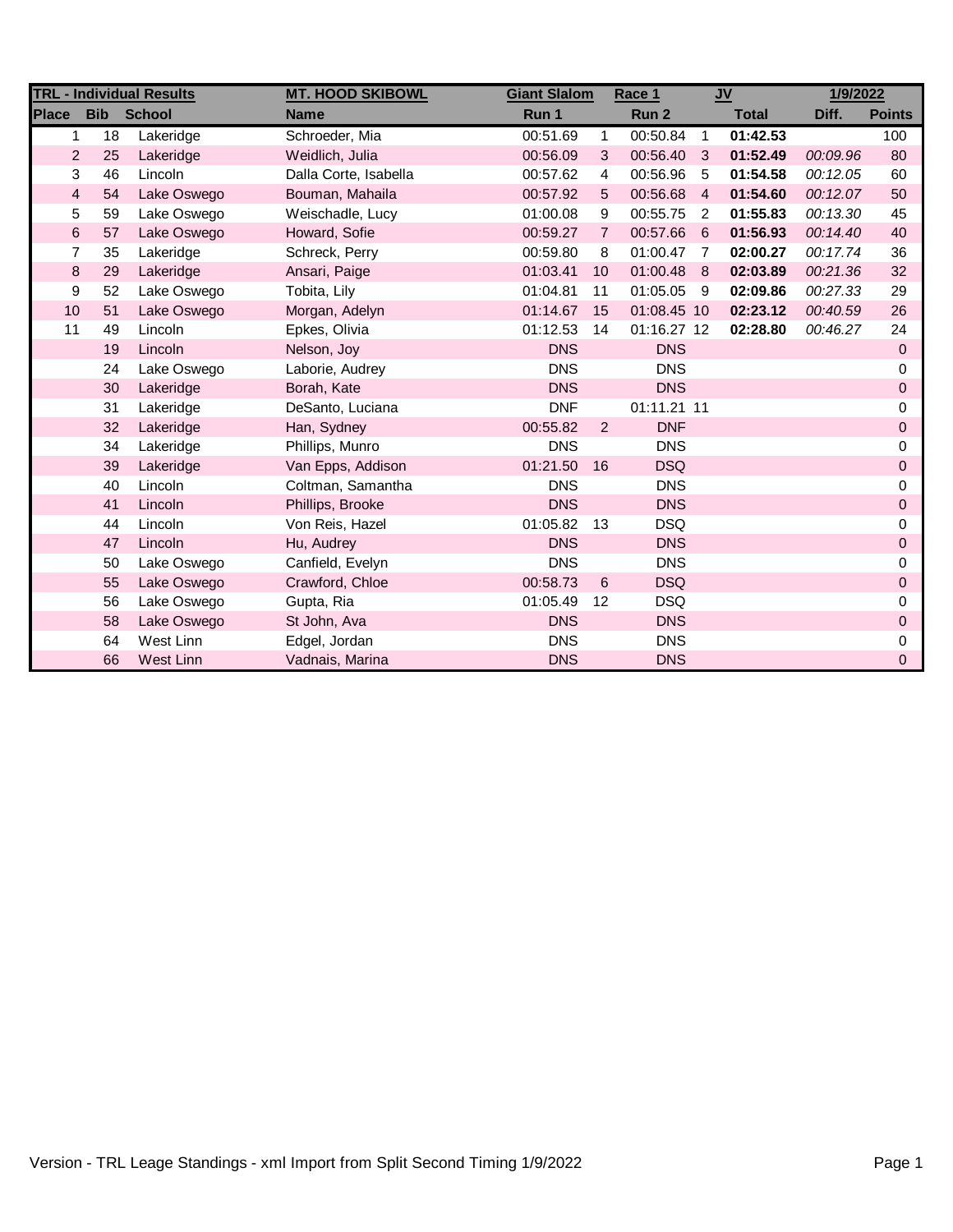| <b>TRL - Team Results</b><br><b>Varsity</b> |                              | Race 1<br><b>Giant Slalom</b> |                   | <b>MT. HOOD SKIBOWL</b><br><b>BILLS GOLD</b>                           | 1/9/2022        |          |
|---------------------------------------------|------------------------------|-------------------------------|-------------------|------------------------------------------------------------------------|-----------------|----------|
|                                             |                              |                               |                   | The Team's Total Time is the sum of best three times from each course. |                 |          |
|                                             | Run 1                        | Time                          |                   | <b>Run 2</b>                                                           | <b>Time</b>     |          |
|                                             | <b>Team Central Catholic</b> | Total                         | 04:18.68          |                                                                        |                 | Rank 1   |
|                                             | 2 Currier, Hannah            | 00:42.12                      |                   | 2 Currier, Hannah                                                      | 00:42.07        |          |
|                                             | 7 Easton, Piper              | 00:42.41                      |                   | 4 Scroggins, Taitum                                                    | 00:43.82        |          |
|                                             | 4 Scroggins, Taitum          |                               | 00:44.24 02:08.77 | 7 Easton, Piper                                                        | 00:44.02        | 02:09.91 |
|                                             | Team Lakeridge               | <b>Total</b>                  | 04:20.06          | <b>Time Diff.</b>                                                      | 00:01.38 Rank 2 |          |
|                                             | 33 Nicholson, Jenna          | 00:42.87                      |                   | 38 Pak, Jiyoon                                                         | 00:40.70        |          |
|                                             | 3 Glumbik, Maya              | 00:43.53                      |                   | 3 Glumbik, Maya                                                        | 00:43.49        |          |
|                                             | 37 Nicholson, Kaitlyn        |                               | 00:45.29 02:11.69 | 37 Nicholson, Kaitlyn                                                  | 00:44.18        | 02:08.37 |
|                                             | Team Lake Oswego             | <b>Total</b>                  | 04:23.99          | <b>Time Diff.</b>                                                      | 00:05.31 Rank 3 |          |
|                                             | 6 Kim, Rami                  | 00:40.71                      |                   | 6 Kim, Rami                                                            | 00:42.92        |          |
|                                             | 5 Tansey, Claire             | 00:42.83                      |                   | 5 Tansey, Claire                                                       | 00:44.53        |          |
|                                             | 15 Myton, Allison            |                               | 00:46.47 02:10.01 | 15 Myton, Allison                                                      | 00:46.53        | 02:13.98 |
|                                             |                              |                               |                   |                                                                        |                 |          |
|                                             | <b>Team Lincoln</b>          | <b>Total</b>                  | 04:26.24          | <b>Time Diff.</b>                                                      | 00:07.56 Rank 4 |          |
|                                             | 1 Prall, Nicole              | 00:39.11                      |                   | 1 Prall, Nicole                                                        | 00:41.41        |          |
|                                             | 8 Potter, Alexa              | 00:45.75                      |                   | 8 Potter, Alexa                                                        | 00:46.13        |          |
|                                             | 11 Kuehnis, Lea              | 00:47.11                      | 02:11.97          | 11 Kuehnis, Lea                                                        | 00:46.73        | 02:14.27 |
|                                             |                              |                               |                   |                                                                        |                 |          |
|                                             | Team Ida B. Wells            | <b>Total</b>                  | 04:49.68          | <b>Time Diff.</b>                                                      | 00:31.00 Rank 5 |          |
|                                             | 14 Murphy, Fiona             | 00:44.58                      |                   | 14 Murphy, Fiona                                                       | 00:48.07        |          |
|                                             | 67 Belli, Hailey             | 00:47.74                      |                   | 67 Belli, Hailey                                                       | 00:48.90        |          |
|                                             | 21 Meyers, Sophia            | 00:49.75                      | 02:22.07          | 16 Reed, Logan                                                         | 00:50.64        | 02:27.61 |
|                                             | Team West Linn               | <b>Total</b>                  | 05:06.48          | <b>Time Diff.</b>                                                      | 00:47.80 Rank 6 |          |
|                                             | 65 Sakiyama, Haruka          | 00:47.54                      |                   | 65 Sakiyama, Haruka                                                    | 00:48.47        |          |
|                                             | 13 Sakiyama, Koharu          | 00:50.18                      |                   | 13 Sakiyama, Koharu                                                    | 00:50.88        |          |
|                                             | 63 McCarty, Sophia           |                               | 00:54.80 02:32.52 | 60 Kujovich, Natasha                                                   | 00:54.61        | 02:33.96 |
|                                             |                              |                               |                   |                                                                        |                 |          |
|                                             | <b>Team Catlin Gabel</b>     | <b>Total</b>                  | 05:33.24          | <b>Time Diff.</b>                                                      | 01:14.56 Rank 7 |          |
|                                             | 17 Gadbaw, Karina            | 00:51.56                      |                   | 70 Chun, Julia                                                         | 00:54.21        |          |
|                                             | 71 Crosby, Ann               | 00:56.84                      |                   | 17 Gadbaw, Karina                                                      | 00:55.28        |          |
|                                             | 70 Chun, Julia               |                               | 00:58.73 02:47.13 | 71 Crosby, Ann                                                         | 00:56.62        | 02:46.11 |
|                                             |                              |                               |                   |                                                                        |                 |          |
| Team                                        |                              | <b>Total</b>                  |                   | <b>Time Diff.</b>                                                      |                 |          |
|                                             |                              |                               |                   |                                                                        |                 |          |
|                                             |                              |                               | 00:00.00          |                                                                        |                 | 00:00.00 |
|                                             |                              |                               |                   |                                                                        |                 |          |
| <b>Team</b>                                 |                              | <b>Total</b>                  |                   | <b>Time Diff.</b>                                                      |                 |          |
|                                             |                              |                               |                   |                                                                        |                 |          |
|                                             |                              |                               |                   |                                                                        |                 |          |
|                                             |                              |                               | 00:00.00          |                                                                        |                 | 00:00.00 |
|                                             |                              |                               |                   |                                                                        |                 |          |
| Team                                        |                              | <b>Total</b>                  |                   | <b>Time Diff.</b>                                                      |                 |          |
|                                             |                              |                               |                   |                                                                        |                 |          |
|                                             |                              |                               |                   |                                                                        |                 |          |
|                                             |                              |                               | 00:00.00          |                                                                        |                 | 00:00.00 |
|                                             |                              |                               |                   |                                                                        |                 |          |